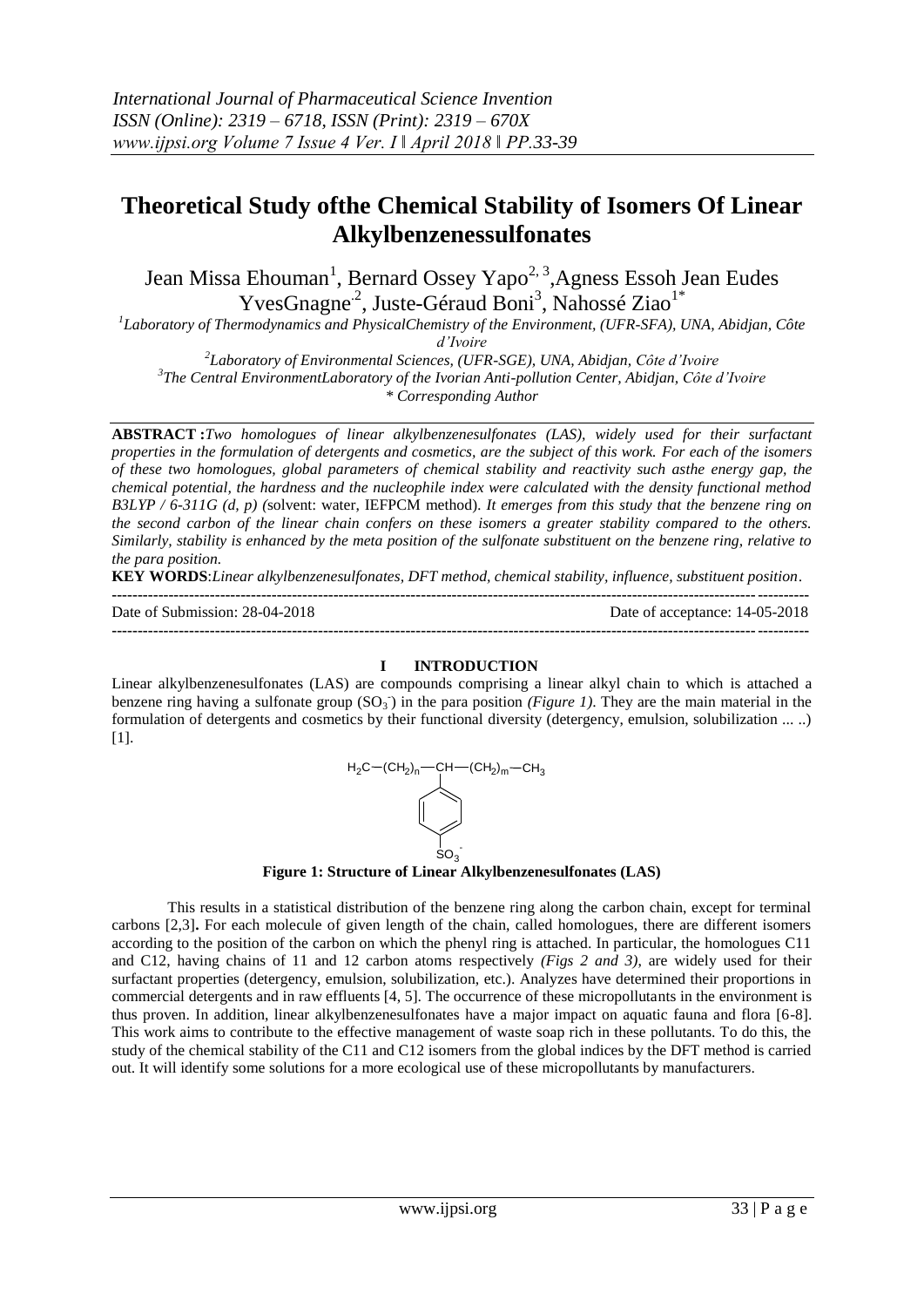| Structure                                                                                            | <b>Name</b>                    | Code |
|------------------------------------------------------------------------------------------------------|--------------------------------|------|
| $H_3C - CH - (CH_2)_8 - CH_3$<br>SO <sub>3</sub>                                                     | 4-(2-undécylbenzène) sulfonate | 2C11 |
| $H_3C$ - CH <sub>2</sub> - CH - (CH <sub>2</sub> ) <sub>7</sub> - CH <sub>3</sub><br>SO <sub>3</sub> | 4-(3-undécylbenzène) sulfonate | 3C11 |
| $H_3C$ $-CH_2$ $-CH_2$ $-CH_2$ $-CH$ $-(CH_2)_6$ $-CH_3$<br>$SO_3$                                   | 4-(4-undécylbenzène) sulfonate | 4C11 |
| $H_3C - (CH_2)_3 - CH - (CH_2)_5 - CH_3$<br>$SO_{3}$                                                 | 4-(5-undécylbenzène) sulfonate | 5C11 |
| $H_3C - (CH_2)_4 - CH - (CH_2)_4 - CH_3$<br>SO <sub>3</sub>                                          | 4-(6-undécylbenzène) sulfonate | 6C11 |

## **Figure 2: Isomers of the C11 homologue**

| <b>Structure</b>                                                                                | <b>Name</b>                    | Code |
|-------------------------------------------------------------------------------------------------|--------------------------------|------|
| $H_3C$ - CH - (CH <sub>2</sub> ) <sub>9</sub> - CH <sub>3</sub><br>SO <sub>3</sub>              | 4-(2-dodécylbenzène) sulfonate | 2C12 |
| $H_3C$ —CH <sub>2</sub> —CH—(CH <sub>2</sub> ) <sub>8</sub> —CH <sub>3</sub><br>SO <sub>3</sub> | 4-(3-dodécylbenzène) sulfonate | 3C12 |
| $H_3C - (CH_2)_2 - CH - (CH_2)_7 - CH_3$<br>SO <sub>3</sub>                                     | 4-(4-dodécylbenzène) sulfonate | 4C12 |
| $H_3C - (CH_2)_3 - CH - (CH_2)_6 - CH_3$<br>SO <sub>3</sub>                                     | 4-(5-dodécylbenzène) sulfonate | 5C12 |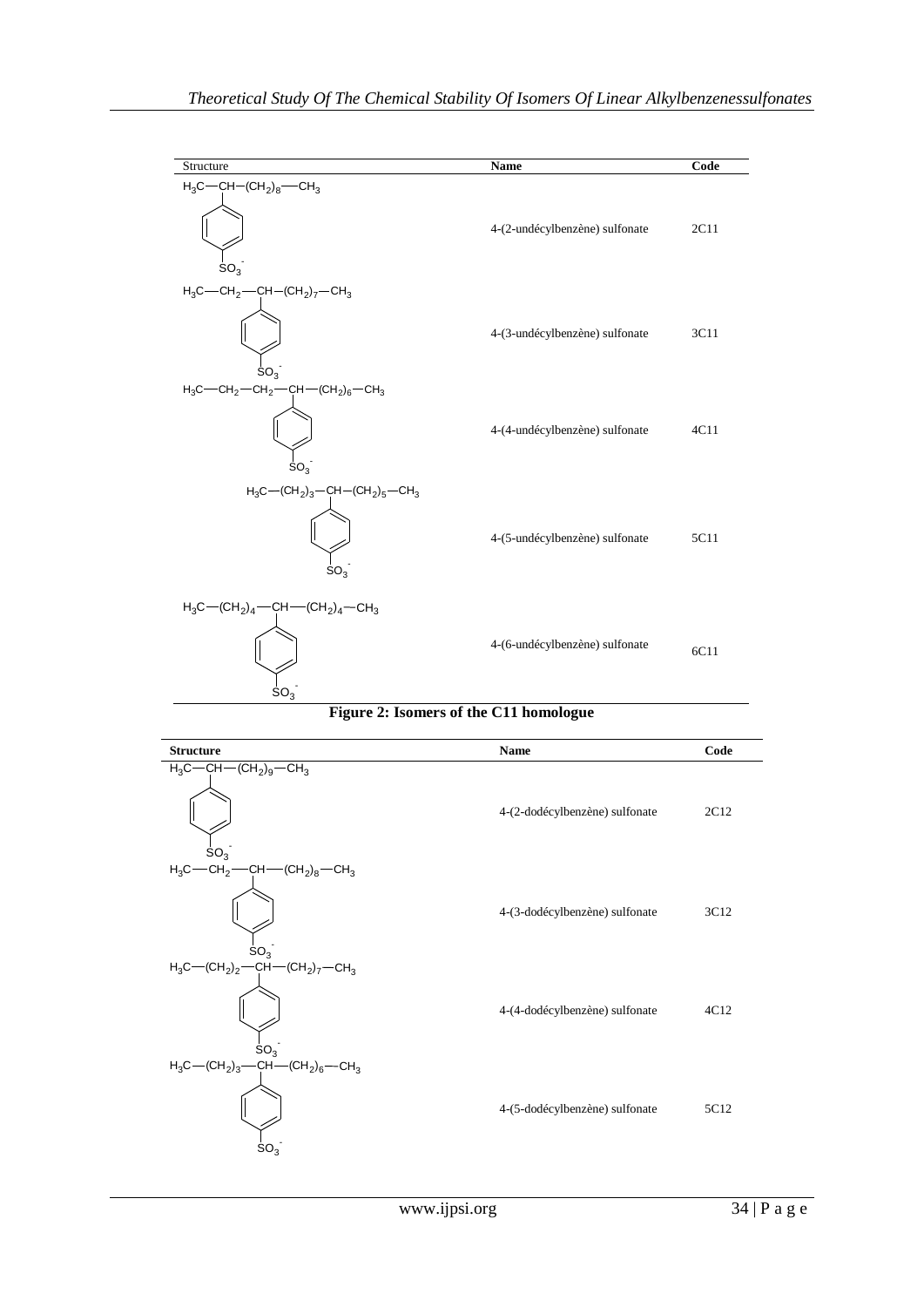

**Figure 3: Isomers of the C12** 

## **II CALCULATION METHODOLOGIES.**

### **2.1. Method and theoretical level of calculation**.

(84)<sub>*A*</sub> - (34)<sub></sub>*A*<sub>3</sub> - (34)<sub>*A*<sub>3</sub> - (34)</sub><br> **Example 31 Example 32 Example 32 Example 32 Example 32 Example 32 Example 32 Example 32 Example 32 Example 32 Example 32 Example 32 Example 32 Exa** All calculations were performed using the GaussView graphics software and the Gaussian 03 [9] calculation software at the DFT / B3LYP / 6-311G (d, p) level [10**].** Each of the isomers was totally optimized with a calculation of frequencies at the above mentioned level, in a vacuum, at first. Subsequently, a single point calculation taking into account the solvation effects (solvent: water, IEFPCM method) on each isomer is performed at the same level of theory. Indeed, the vacuum being the perfect medium, an optimization in this medium will make it possible to obtain the most stable geometry of the molecule. Then, the calculation in single point in the water which is the study matrix, makes it possible to analyze the effects of this medium on the stability of LAS.

## **2.2. Global stability and reactivity parameters.**

The calculated parameters are the energies of the highest occupied molecular orbital ( $E_{HOMO}$ ) and the lowest unoccupied molecular orbital (E<sub>LUMO</sub>), the energy gap ΔE (relation (1)), the chemical potential μ (relation (2)) and the nucleophily index N (relation (3))

$$
\Delta E = E_{LUMO} - E_{HOMO} \quad (1)
$$

The chemical potential is determined according to the relationship:

$$
\mu = \frac{1}{2} (E_{HOMO} + E_{LUMO})
$$
 (2)

The chemical hardness (η) is defined as the first derivative of the electronic potential with respect to the number of electrons N with external potential V (r) constant [10].

$$
\eta = \left(\frac{\partial \mu}{\partial N}\right)_{V(r)} = \left(\frac{\partial^2 E}{\partial N^2}\right)_{V(r)} = \frac{(E_{LUMO} - E_{HOMO})}{2}
$$
(3)

The nucleophilicity index N of a molecule is determined according to [11] from the  $E_{HOMO}$  energies obtained by the method of Kohn-Sham [12]. The empirical (relative) nucleophilic index (N) isdefined as follows:  $N = E_{\text{molecule}} - E_{\text{HOMO}} (TCE)(4)$ 

Where E<sub>HOMO</sub> (TCE) is the energy of the highest occupied molecular orbital of tetracyanoethylene,

 $(CN)<sub>2</sub> - C = C - (CN)<sub>2</sub>$ , istaken as the reference in the nucleophilicityscale, becauseitpresentslowest HOMO energy.This reference molecule was fully optimized with a frequency calculation with DFT method at B3LYP / 6-311G (d, p) level in vacuum, at first. Then, a single point calculation taking into account solvation effects (solvent: water, IEFPCM method) is carried out at the same theoretical level.

Calculations give  $E_{HOMO}$  (TCE) = -8.879 eV. The nucleophilic index N (M) of a molecule M is then determined according to the relation:

 $N(M) = E_{HOMO} (M) - E_{HOMO} (TCE) = E_{HOMO} (M) + 8,879(5)$ 

## **III RESULTS AND DISCUSSIONS**

## **3.1.Global reactivity indices**

The energy descriptor values of the isomers of homologues C11 and C12 are respectively recorded in the following tables I and II: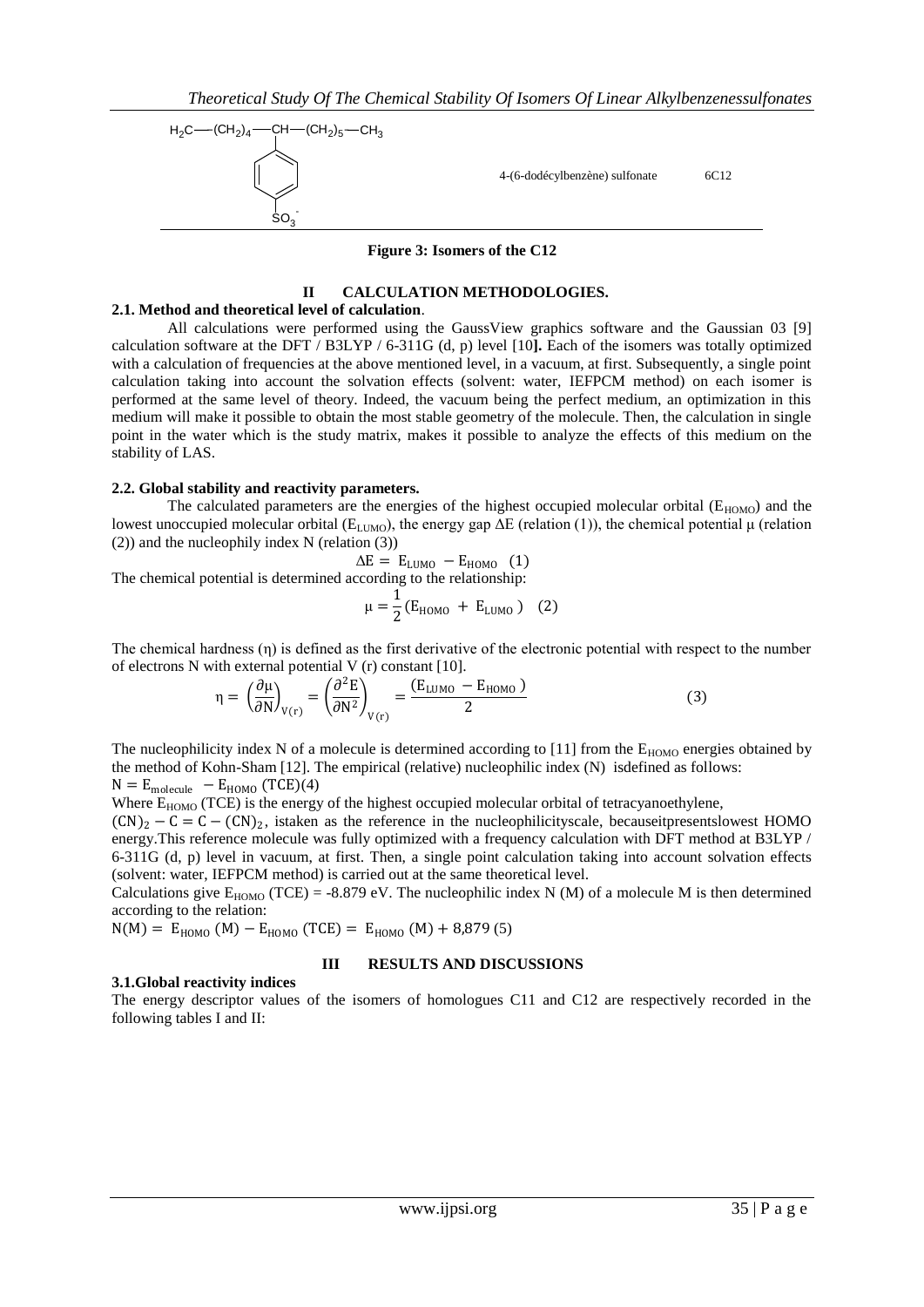| Descriptors     | 2C11     | 3C11     | 4C11     | 5C11     | 6C11     |  |
|-----------------|----------|----------|----------|----------|----------|--|
| $E_{LUMO}$ (eV) | $-0.497$ | $-0.455$ | $-0.460$ | $-0.445$ | $-0.444$ |  |
| $E_{HOMO}$ (eV) | $-6,603$ | $-6,588$ | $-6,580$ | $-6,576$ | $-6,572$ |  |
| $\Delta E$ (eV) | 6.106    | 6,133    | 6,120    | 6,131    | 6,128    |  |
| $\mu$ (eV)      | $-3,550$ | $-3,522$ | $-3,520$ | $-3.511$ | $-3.508$ |  |
| $\eta$ (eV)     | 3.053    | 3.067    | 3.060    | 3,066    | 3.064    |  |
| N(eV)           | 2,276    | 2,291    | 2,299    | 2,303    | 2,307    |  |

**Table I: Global reactivity indices of C11 homologues isomers calculated at the B3LYP / 6-311G (d, p) level, taking into account the solvation (Solvent: water, IEFPCM).**

**Table II: global reactivity indices of C12 homologues isomers calculated at the B3LYP / 6-311G (d, p) level, taking into account the solvation (Solvent: water, IEFPCM).**

| Descriptors     | 2C12     | 3C <sub>12</sub> | 4C <sub>12</sub> | 5C <sub>12</sub> | 6C12     |  |
|-----------------|----------|------------------|------------------|------------------|----------|--|
| $E_{LUMO}$ (eV) | $-0.454$ | $-0.445$         | $-0.443$         | $-0.441$         | $-0.441$ |  |
| $E_{HOMO}$ (eV) | $-6.607$ | $-6.582$         | $-6.575$         | $-6,573$         | $-6.572$ |  |
| $\Delta E$ (eV) | 6.153    | 6.137            | 6.132            | 6,132            | 6,131    |  |
| $\mu$ (eV)      | $-3.531$ | $-3.514$         | $-3.509$         | $-3,507$         | $-3.506$ |  |
| $\eta$ (eV)     | 3.077    | 3.069            | 3,066            | 3,066            | 3,065    |  |
| $N$ (eV)        | 2.272    | 2.297            | 2,304            | 2,306            | 2,307    |  |

#### *3.1.1The energy gap*

The energy gap (ΔE) makes it possible to predict the global reactivity of a molecule. A low energy gap molecule facilitates the electronic transition between the two  $E_{HOMO}$  and  $E_{LUMO}$  energy levels [13]. The molecule is then less stable and therefore more reactive. The analysis of the results obtained *(Table I)*, shows that the 2C11 isomer has the smallest gap (6,106 eV) while the 3C11 isomer records the highest energy gap (6,133 eV). The 3C11 isomer is therefore the most stable and the 2C11 isomer is the least stable. The order of stability is as follows:

$$
3C11 > 5C11 > 6C11 > 4C11 > 2C11
$$

As for the C12 homologue *(Table II)*, the 2C12 isomer has the highest energy gap (6.153 eV) while the 6C12 isomer has the lowest energy gap value (6.131 eV). The 2C12 isomer being the least reactive is therefore the most stable. The 4C12 and 5C12 isomers have the same energy gap (6,132 eV) which differs little from that of 6 C12 (6,131 eV). The order of decreasing stability of the C12 isomers is then determined according to the position of the benzene ring below:

 $2C12 > 3C12 > 4C12 = 5C12 \approx 6C12$ 

The energy gap of the isomers of the C12 homologue is influenced by the position of the benzene ring on the linear carbon chain. This influence decreases when the benzene ring is closer to the terminal methyl group. The results show that the stability order of the isomers of the C12 homologue differs from that of the isomers of the C11 homologue. The energy gap depends, of course, on the position of the benzene ring, but it is strongly influenced by the length of the carbon chain.Indeed, for the same position of the benzene ring, the C12 isomers have the highest energy gaps. These isomers are more stable than the C11 isomers because they are the least reactive. Moreover, the calculations show that the energy gap decreases with the length of the carbon chain.It should be noted that the 2C12 isomer is more stable than 2C11 because it has the highest energy gap  $(6.153 \text{ eV})$  than 2C11  $(6.106 \text{ eV})$ . This energy gap value of 2C12 is also greater than that of 3C11  $(6.133 \text{ eV})$ . In fact, with an energy gap of 6.153 eV, the 2C12 isomer is the most stable of all isomers of the C11 and C12 homologues.

#### *3.1.2. The chemical potential.*

The chemical potential reflects the tendency of the electron cloud of a molecule to escape.It expresses the ability of a molecule to give electrons [14-16]. The 2C11 and 2C12 isomers have respectively the low chemical potential values (-3,550 eV) and (-3,531 eV) (Tables I and II). On the other hand, the 6C11 and 6C12 isomers record the highest respective chemical potentials (-3,508 eV) and (-3,506 eV). Decreasing stability orders are as follows:

> $2C11 > 3C11 > 4C11 > 5C11 > 6C11$  $2C12 > 3C12 > 4C12 > 5C12 \approx 6C12$

The 2C11 and 2C12 isomers are the most stable and the 6C11, 5C12 and 6C12 isomers are the least stable. The position of the benzene ring influences the charge donor nature of the C11 and C12 LAS derivatives. Depending on the length of the chain, the isomers of the C11 homologue have the lowest chemical potentials. The C11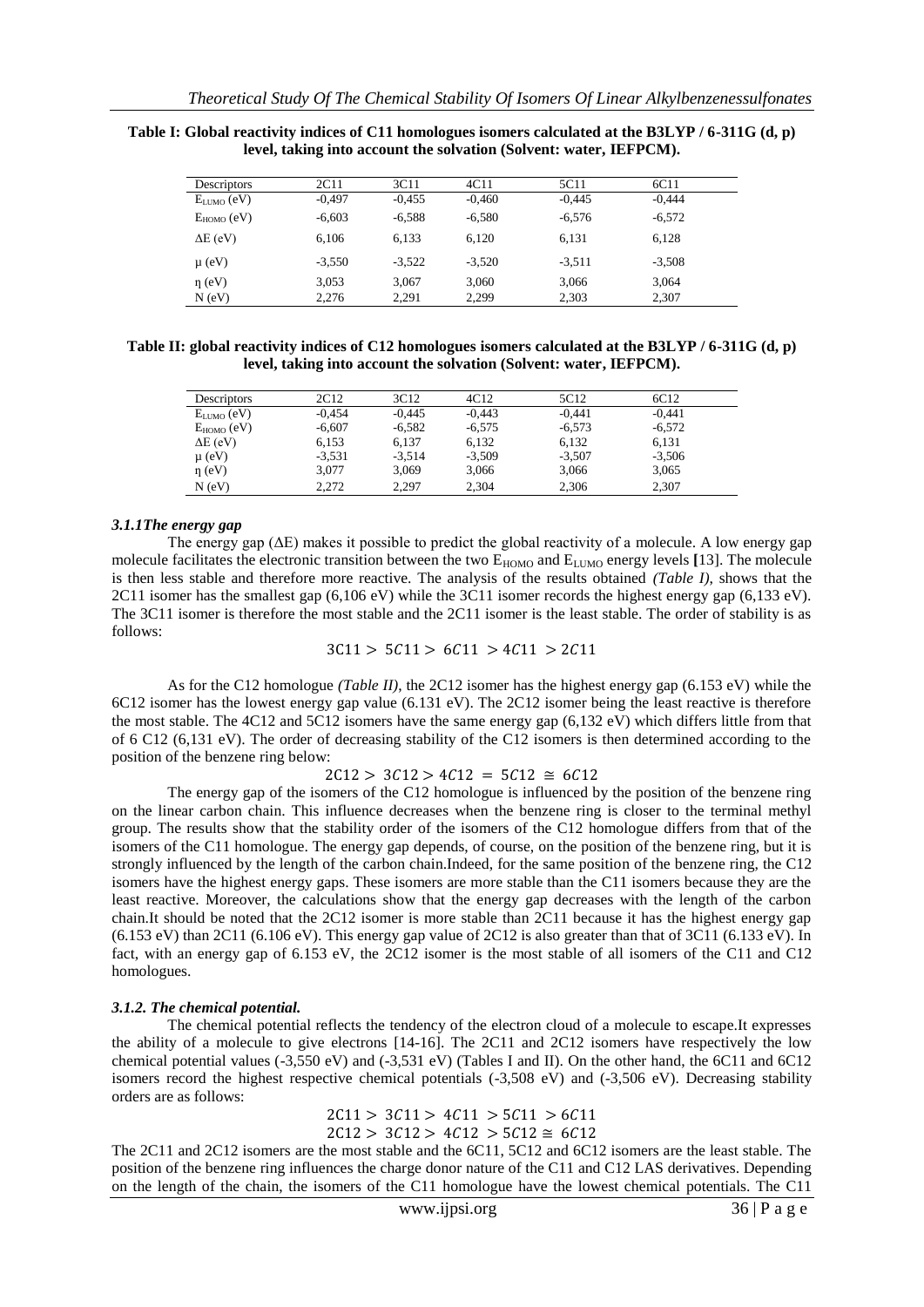counterpart is the least charge giver than the C12 counterpart.This donor character increases with the length of the alkyl chain.

## *3.1.3 The chemical hardness*

Hardness is the resistance of a molecular system to electron transfer (gain or loss of electrons). It measures the stability of the molecular system. Thus, the higher the hardness of the molecule, the more stable it is. The results from this study *(Table I)* show that the 3C11 isomer has the highest hardness (3.067 eV) while the 2C11 isomer has the lowest value (3.053 eV). The order of decreasing stability of the C11 isomers is the same as that relating to the energy gap:

#### $3C11 > 5C11 > 6C11 > 4C11 > 2C11$

The 3C11 isomer is more resistant to charge transfer than the 2C11 isomer. In terms of electron transition, the 2C11 isomer is less reactive than the 3C11 isomer. This result is perfectly in agreement with that obtained with the energy gap which is related to the hardness. Concerning the C12 isomers (Table II), the order of decreasing stability is also the same as that obtained from the energy gap.

 $2C12 > 3C12 > 4C12 = 5C12 \approx 6C12$ 

The 2C12 isomer is more resistant to electronic transition than other isomers. This result is in agreement with that relating to the energy gap. The 4C12, 5C12 and 6C12 isomers are the least stable. The hardness depends on the position of the benzene ring on the linear carbon chain. In addition, for the same position of this nucleus, the C12 isomers have the highest hardnesses that the C11 isomers. The hardness increases with the length of the linear carbon chain. The C12 counterpart is more resistant to electronic transfers than the C11 counterpart. The latter is therefore more responsive and less stable.

## *3.1.4 The nucleophily index*

The nucleophilicityindex reflects the electron donor character of a molecular system. The higher this index is for a molecule, the less stable it is [17,18]. The 2C11 and 2C12 isomers have low nucleophilic index values (2,276 eV) and (2,272 eV) respectively *(Tables I and II)*. On the other hand, the 6C11 and 6C12 isomers have the same highest nucleophilic index (2.307 eV). According to this index the order of decreasing stability is established as follows.

2C11> 3C11> 4C11> 5C11> 6C11

2C12> 3C12> 4C12> 5C12≅ 6C12

The nucleophilicityindex indicates that the 2C11 and 2C12 isomers are the most stable and the 6C11, 5C12 and 6C12 isomers the least stable. This index is also sensitive to the position of the benzene ring as well as to the length of the alkyl chain.

## **3.2. Influence of the position of the sulfonate substituent on the stability of the 2C11 and 2C12 isomers.**

This study concerns the specific case of the stable isomers 2C11 and 2C12. When the sulphonate substituent is in the meta position, they are named respectively m2C11 and m2C12. These isomers are presented hereinafter (Figs. 4 and 5).







**Figure 5: Structure of m2C12: 3-(2-dodécylbenzène) sulfonate**

In order to analyze the influence of the position of the substituent on the chemical stability of the linear alkylbenzenesulfonate isomers m2C11 and m2C12, the same overall indices given above are calculated under the same conditions and with the same level of theory as previously. The results obtained for these two series of calculations are recorded in the table below *(Tables III)*.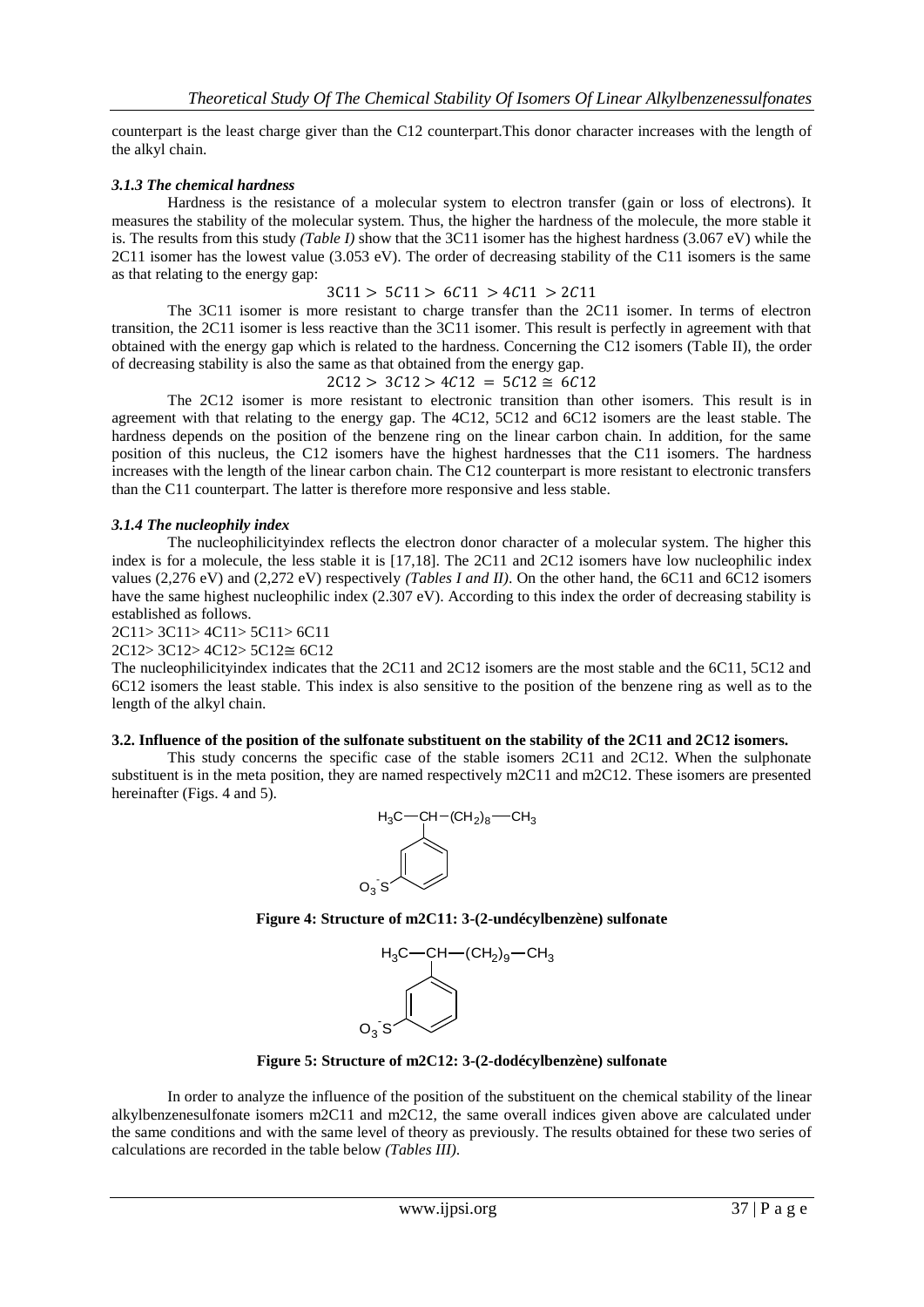| p) level, taking into account the solvation (Solvent: water, IEFPCM). |                 |                 |                 |          |          |        |
|-----------------------------------------------------------------------|-----------------|-----------------|-----------------|----------|----------|--------|
| Descriptors                                                           | $E_{LIMO}$ (eV) | $E_{HOMO}$ (eV) | $\Delta E$ (eV) | u (eV)   | $n$ (eV) | N (eV) |
| m2C11                                                                 | $-0.542$        | $-6.707$        | 6.165           | $-3.625$ | 3.083    | 2,172  |
| 2C11                                                                  | $-0.497$        | $-6.603$        | 6.106           | $-3.550$ | 3.053    | 2.276  |
| m2C12                                                                 | $-0.542$        | $-6.708$        | 6.166           | $-3.325$ | 3.083    | 2.171  |
| 2C12                                                                  | $-0.454$        | $-6.607$        | 6.153           | $-3.531$ | 3.077    | 2.272  |

**Table III: Global reactivity indices of the mC11 and mC12 isomers calculated at the B3LYP / 6-311G (d,** 

The analysis of the results reveals that all calculated global indices vary when the substituent is in a meta position. By way of examples, the energetic gap ( $\Delta E$ ) of the 6,106 eV isomer 2C11 increases to 6,165 eV for the m2C11 isomer *(Table III)*. As for the hardness (n), its value goes from 3.053 eV to 3.063 eV respectively for the isomers 2C11 and m2C11 *(Table III)*. These variations in values are observed at the level of all the indices and isomers studied *(Table III)*. It can therefore be said that the position of the sulphonate substituent in the meta position has an influence on the overall indices of the isomers of linear alkylbenzenesulphonates at 2C11 and 2C12. The variation of an overall reactivity index due to the change of position of the sulphonate substituent was determined according to relation (6):

$$
\Delta I = I_{\text{méta}} - I_{\text{para}} \tag{6}
$$

In this relation, I is the index;  $I_{para}$  the index calculated when the substituent is in the para position;  $I_{meta}$  is the index calculated when the substituent is in the meta position.Variations in the values of the different global descriptors are recorded in Table IV.

|                        | $\Delta E$ (eV) | $\mu$ (eV) | n(eV)    | N(eV)    |
|------------------------|-----------------|------------|----------|----------|
| $\Delta I_{2C11}$ (eV) | $+0.059$        | $-0.075$   | $+0.030$ | $-0.104$ |
| $\Delta I_{2C12}$ (eV) | $+0.013$        | $+0.206$   | $+0.006$ | $-0.101$ |

The meta position of the sulphonate substituent increases the energy gap of  $(+0.059 \text{ eV})$ , the hardness of  $(+0.030 \text{ eV})$ , of the isomer 2C11 and leads to a decrease in the potential  $(-0.075 \text{ eV})$  as well as the nucleophilic index of (-0.104 eV).The meta position of the sulfonate group enhances the stability of the 2C11 isomer. With regard to the 2C12 isomer, the influence is not significant on the energy gap and the hardness with small variations of these parameters respectively  $(+0.013 \text{ eV})$  and  $(+0.006 \text{ eV})$  while the nucleophile index decreases slightly (-0.101 eV). According to these indices, the stability of 2C12 increases with the meta position of the sulphonate substituent.On the other hand, while the meta position of the substituent decreases the chemical potential of the 2C11 isomer, that of the 2C12 isomer increases strongly by  $(+0,206 \text{ eV})$ . The meta position of the substituent significantly increases the donor character of the 2C12 isomer thus rendering it more reactive and less stable. This strong increase in this m2C12 donor character is therefore related to the length of the linear carbon chain. Overall, the meta-sulphonate substituent enhances the stability of the 2C11 and 2C12 isomers, making the most stable m2C11 and m2C12 isomers.

#### **IV CONCLUSION.**

This work reveals that isomers of linear alkylbenzenesulfonates have different stabilities depending on the position of the benzene ring on the linear carbon chain and the length of this carbon chain.Specifically, the benzene ring on the second carbon gives these isomers a high stability relative to the other isomers.Moreover (In addition), the meta position of the sulfonate substituent on the benzene ring enhances the stability of the 4-(2 undecylbenzene) sulfonate and 4-(2-dodecylbenzene)sulfonate isomers, chosen for their particular stability.For more environmentally friendly management of linear alkylbenzenesulfonates, the use of stable isomers is recommended. Because they are better predisposed to treatment because they are stable and easily manipulated. The synthesis of these isomers by manufacturers of soap is recommended, especially the isomers 3-(2 undecylbenzene) sulfonate and 3-(2-dodecylbenzene) sulfonate.

#### **REFERENCES**

- [1]. Véronique NARDELLO-RATAJ, Louis Ho Tan Taî*(2008)*. Formulation des Détergents- Produits pour nettoyage de la vaisselle Pp 12-36.
- [2]. BERNA (J.L.), RENTA (C.) et MORENO (A.) *(1996)*–The use of life cycle inventory (L.C.I.) as a tool to evaluate the new LAB technology. Compte rendu du 4e congrès du CESIO, Barcelone. Vol. III, p. 321-331.
- [3]. BERNA (J.L.), MORENO (A.), BANERJI (A.), FRITSCH (T.R.) et VORA (B.V.). *(1993)*. Growth and developments in linearalkylbenzenetechnology. Thirtyyears of innovation and more to come. Compte rendu de la 3<sup>e</sup> conférence mondiale sur les détergents, Montreux. Am. OilChemists Society, p. 127-134.
- [4]. YU Yang-xin*(2008)*. Development of surfactants and builders in detergent formulations 16(4) 517-527. 16(4):517-527. DOI: 10.1016/S1004-9541(08)60115-9
- [5]. Marcomini A. et Giger W. *(1988)***.** Behaviour of LAS in sewagetreatment. TensideDeterg., 25 (4), 226-229.
- [6]. Ravalason H. et Laczka O. *(2003)*. Bilan et critique de la législation européenne sur les détergents: Application aux tensioactifs anioniques et plus Particulièrement aux alkylbenzènessulfonates linéaires (LAS). In : Projet de branche, 32 Pp.